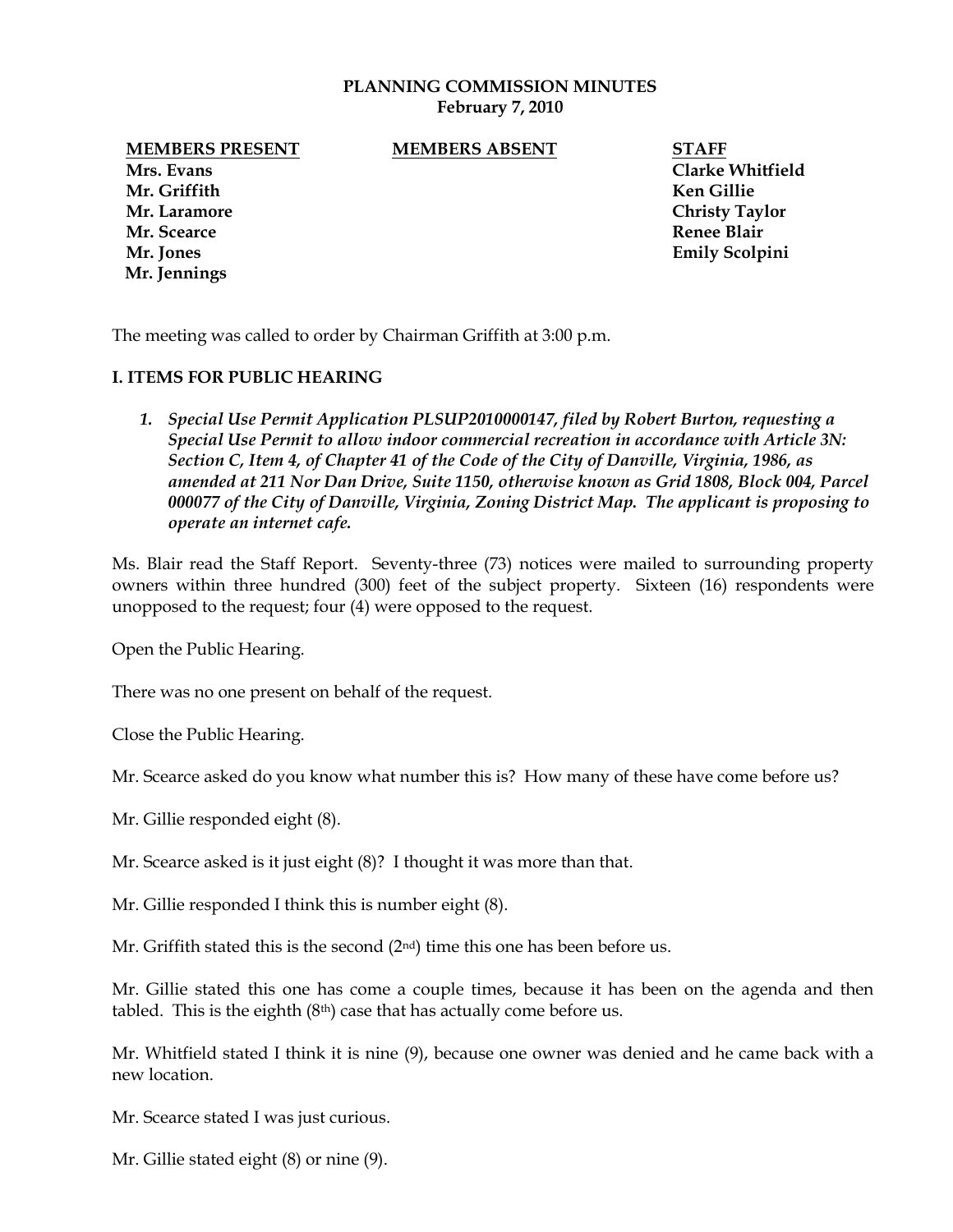Mr. Jones asked is it my understanding that City Council passed our Resolution, or whatever we had last month?

Mr. Gillie responded no, sir. They tabled that to see what the outcome would be with State Legislation.

Mr. Griffith stated the one we had last time was tabled because there is legislation pending before the General Assembly regarding these. Council deferred to see what the State would do.

Mr. Jennings asked do we have to continue listening to these?

Mr. Griffith stated we can entertain a motion to do whatever you would like.

Mr. Gillie stated as long as someone applies, we have to hold a public hearing and have that case come before you.

Mr. Griffith stated we had a public hearing, and Mr. Burton was not here. He is not here to answer any questions, so if someone would like to make a motion we will certainly entertain one.

# **Mrs. Evans made a motion to recommend denial of Special Use Permit Application PLSUP2010000147. Mr. Laramore seconded the motion. The motion was approved by a 6-0 vote.**

Mr. Jennings asked based on the rules that we passed, is that enough to table any further requests that come to you?

Mr. Gillie responded no sir. You recommended approval of changes to the Zoning Code, which went to City Council. City Council did not adopt those changes. They tabled those, so we still have the Zoning Code the same as what is was before. If anyone applies for these, we will treat them as commercial indoor recreation. They will have to come back in front of you. We do not have any reason to deny someone the ability to apply for it.

Mr. Jennings asked so the fact that we established some rules does not mean anything?

Mr. Gillie responded City Council did not adopt those.

Mr. Griffith stated remember, all we do is recommend, and Council can accept, reject, or table recommendations we made. So far they have tabled it.

*2. Special Use Permit PLSUP20110000018, filed by Andre Brown on behalf of Community Connections, LLC, requesting a Special Use Permit to allow the operation of an adult day care center in accordance with Article 3E: Section C, Item 7 of Chapter 41 of the Code of the City of Danville, Virginia, 1986 as amended at 166 Smith Street, otherwise known as Grid 1608, Block 022, Parcel 000017 of the City of Danville, Virginia Zoning District Map. The applicant is proposing to operate an adult day care center.* 

Miss Scolpini read the Staff Report. Thirty-one (31) notices were mailed to surrounding property owners within three hundred (300) feet of the subject property. Six (6) respondents were unopposed to the request; one (1) was opposed to the request.

Open the Public Hearing.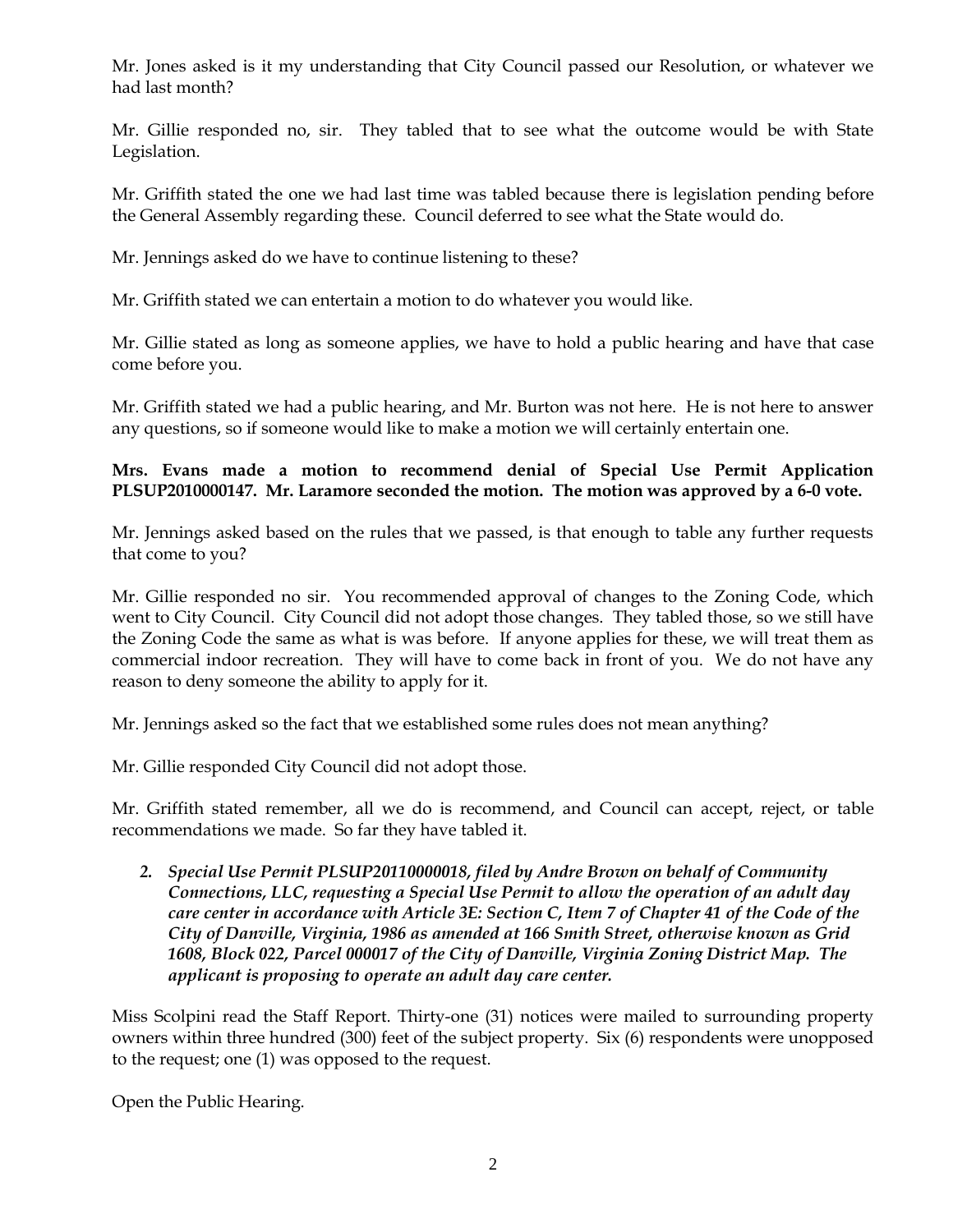There was no one present on behalf of the request.

Close the Public Hearing.

Mr. Scearce asked were these conditions reviewed with the applicant? I guess they know about them.

Mr. Gillie responded they are aware of them.

**Mr. Scearce made a motion to recommend approval of Special Use Permit Application PLSUP20110000018 with conditions per Staff. Mrs. Evans seconded the motion. The motion was approved by a 6-0 vote.** 

*3. Special Use Permit Application PLSUP20110000020, filed by Mary Ann Jones, requesting a Special Use Permit to allow the operation of a child day care facility in accordance with Article 3C: Section C, Item 8, of Chapter 41 of the Code of the City of Danville, Virginia, 1986, as amended at 854 Luna Lake Road, otherwise known as Grid 1617, Block 002, Parcel 000004 of the City of Danville, Virginia, Zoning District Map. The applicant is proposing to operate a child day care center.*

Ms. Blair read the Staff Report. Eighteen (18) notices were mailed to surrounding property owners within three hundred (300) feet of the subject property. Six (6) respondents were unopposed to the request; three (3) were opposed to the request.

Open the Public Hearing.

Present on behalf of the request was Ms. Mary Ann Jones. Ms. Jones stated we just opened the church there, House of Harvest Worship Center. This will be the House of Harvest Day Care Center. It is adjacent to a gymnasium. The building that we are using, the previous church used it as a fellowship hall. We are going to use it as a day care center.

Mr. Jones asked do you have any problems with the conditions that have been stated here?

Ms. Jones responded no sir. We have corrected all of the conditions except for the fence. We are just waiting to get approved for that. I was told that I need to put a commercial hood over the stove in the fellowship hall, because I would like to have hot meals for the children. We are in the process of also getting that done once we are approved.

Mr. Jones asked the cover over the stove, will that be appropriate?

Mr. Gillie responded there are some other conditions, but one of them is if they are going to provide food, they have to have the commercial hood with a fire suppression system built into it.

Mr. Jennings asked you are going to have seventy (70) kids there?

Ms. Jones responded when they were out there to look at the building they approved me for about seventy (70) children. It is a fairly large building. I think the previous owners were approved for one hundred and twenty-eight (128).

Mr. Jennings asked will you have sufficient staff to accommodate that many kids?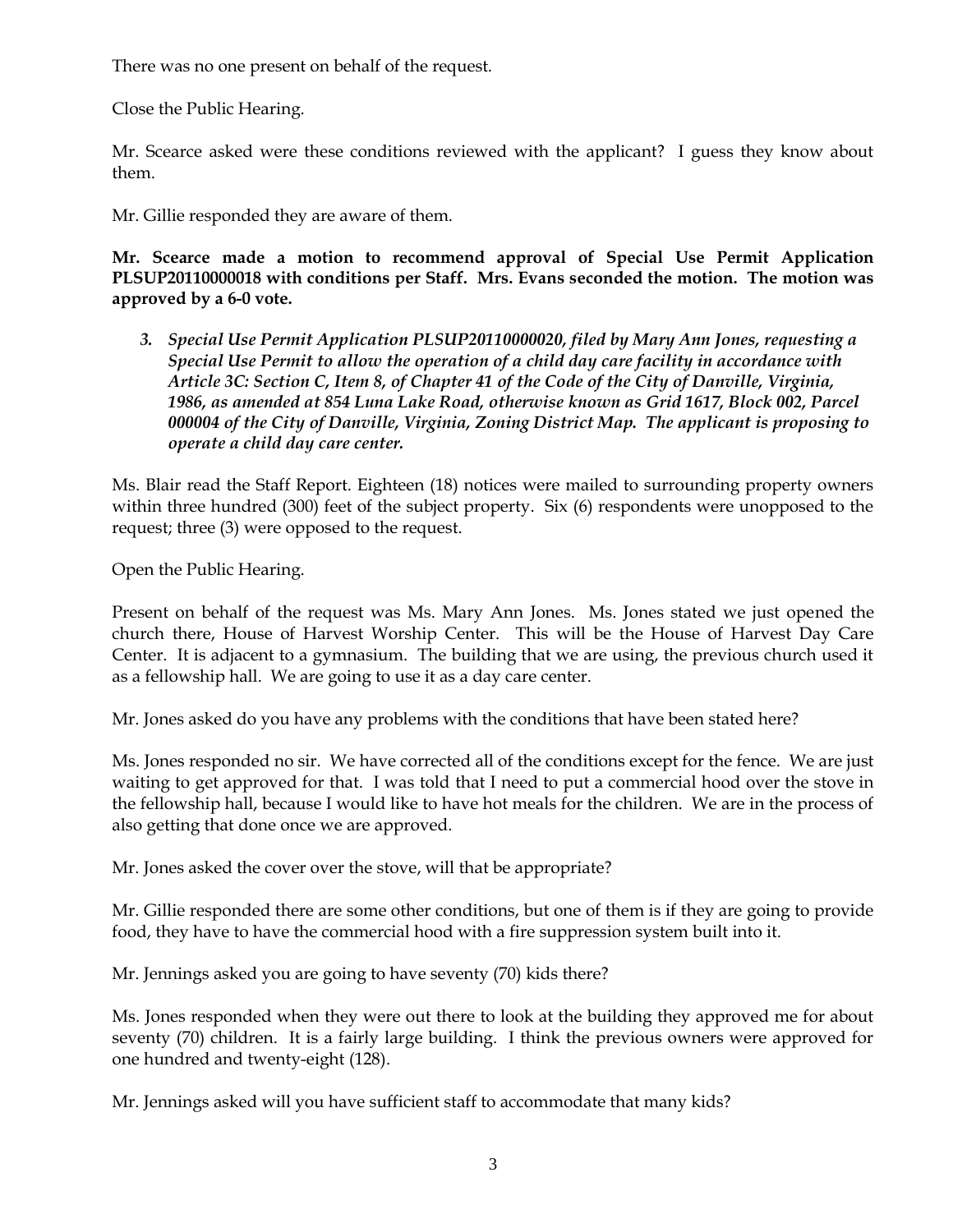Ms. Jones responded I am just opening it, but we do have sufficient staff.

Close the Public Hearing.

Mr. Jones asked Miss Scolpini did you have a chance to address this letter sent by James Little?

Miss Scolpini responded Renee actually responded to him, and her response is behind it.

Ms. Blair stated it is the last page in your packet.

Mr. Griffith asked Ms. Blair when you responded to Mr. Little, did he get back with you?

Ms. Blair responded no sir. I have not received anything else from him.

Mr. Griffith asked so apparently that answered his questions or at least he was satisfied?

Ms. Blair responded it appears so.

**Mr. Jennings made a motion to recommend approval of Special Use Permit Application PLSUP20110000020 with conditions per Staff. Mr. Jones seconded the motion. The motion was approved by a 6-0 vote.** 

Mr. Griffith stated the next two (2) items on the agenda are related.

- *4. Rezoning Application PLRZ20110000021, filed by Sutherlin Place Unit Owners Association, requesting to rezone 16 parcels and common areas of Sutherlin Place, approximately 2 acres, from TO-C Transitional Office Commercial to A-R Attached Residential, otherwise known as Grid 1720 Block 012 Parcels 000300, 000302, 000304, 00306, 000308, 000310, 000400, 000402, 000404, 000406, 000408, 000410, 000412, 000414, 000416, 000418 and 000410 of the City of Danville, Virginia, Zoning District Map. The applicants are requesting to rezone to increase financing opportunities for future purchasers.*
- *5. Special Use Permit Application PLSUP20110000029, filed by Sutherlin Place Unit Owners Association, requesting Special Use Permit to allow for a waiver of the minimum district size in accordance with Article 3F: Section C, Item 18 of Chapter 41 of the Code of the City of Danville, Virginia, 1986, as amended, on approximately 2 acres consisting of 16 parcels and common areas of Sutherlin Place, otherwise known as Grid 1720 Block 012 Parcels 000300, 000302, 000304, 00306, 000308, 000310, 000400, 000402, 000404, 000406, 000408, 000410, 000412, 000414, 000416, 000418 and 000410 of the City of Danville, Virginia, Zoning District Map. The applicant is requesting a waiver to the five (5) acre minimum district size.*

Mr. Griffith stated since these two (2) items are basically one in the same, closely related, we will conduct a public hearing for both of them at one (1) time. We will close the public hearing, and each one (1) of them will be voted on separately.

Miss Scolpini read the Staff Report. Sixty-seven (67) notices were mailed to surrounding property owners within three hundred (300) feet of the subject property. Thirteen (13) respondents were unopposed to the request; seven (7) were opposed to the request.

Open the Public Hearing.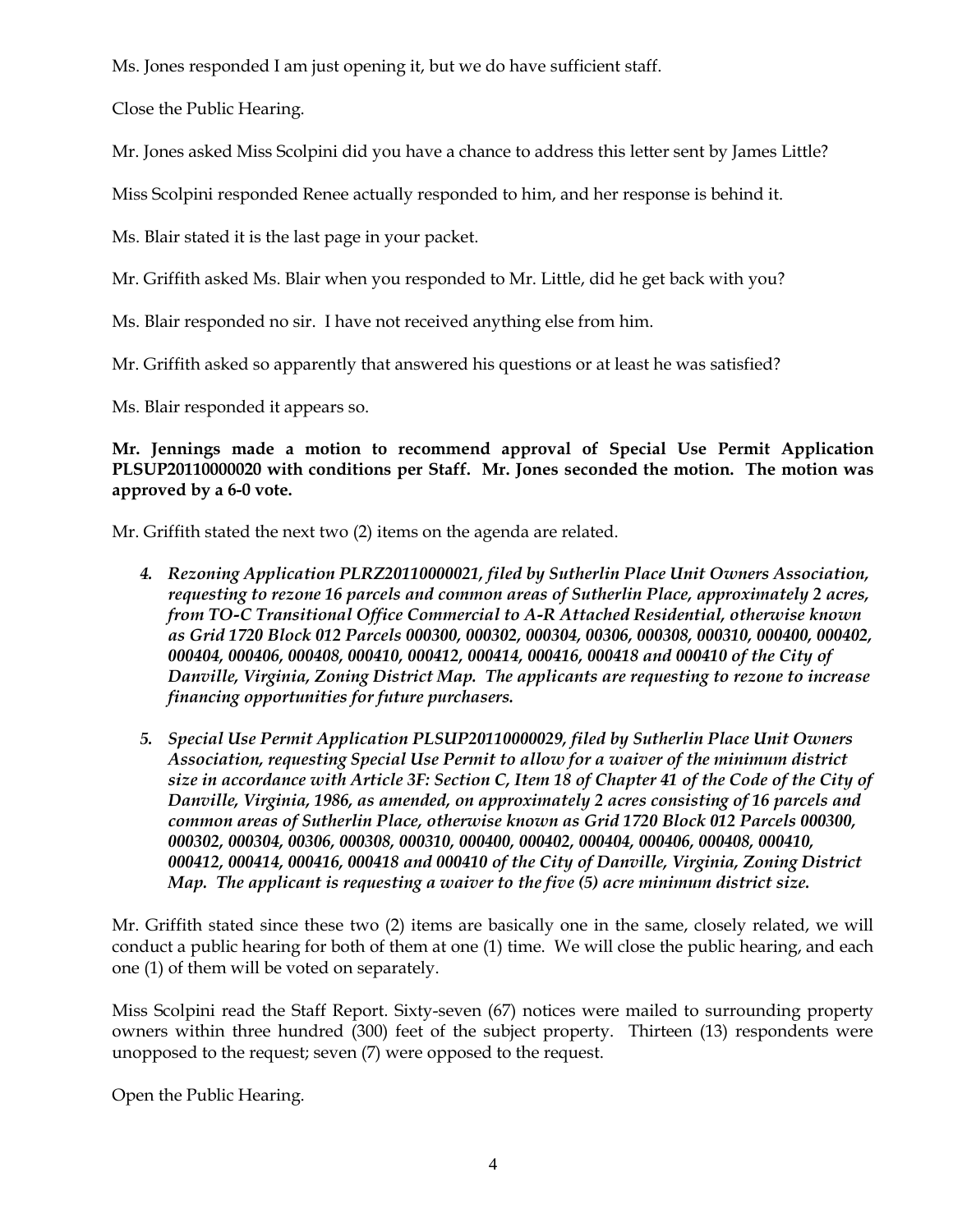Present on behalf of the request was Mr. William Hopkins. Mr. Hopkins stated I am here representing myself as one (1) of the unit owners, and also one hundred percent (100%) of us have agreed that this should be done. Due to the transitional situation most of the mortgages as you know are sold on the open market; therefore not many local people are making loans that used to kind of ignore the TO-C. I know when I bought my property or traded for it, it was a TO-C. It did not matter to me, because most of them seemed to transfer without a real problem. We have had recently one (1) person who wanted to buy a unit that was vacant, and was turned down because of the zoning. Another person wanted to refinance at a lower rate, and they also were refused. It is kind of hard to get people in California, and as Mr. Gillie says, Wells Fargo and others to understand the zoning around here. I will answer any questions that you may have. I think the report that the staff created covers it real well. I will answer any questions if you have any. It has operated as a condominium since the mid to late 70's.

Close the Public Hearing.

Mr. Jones asked Mr. Gillie is there any reason why seven (7) people were opposed? Did they state any reason? Is there something they can base this on?

Mr. Gillie responded the only comment we have is presented to you. The comment, "it is close to the historic district." That is it. Otherwise, we are unaware why someone was opposed to it.

Mr. Griffith stated nothing is going to change the fact that it is there.

Mr. Gillie stated the property has been there since the 70's. Again, Transitional Office fits and Attached Residential can fit with modifications. It is one of those situations where we try to convince them that what they are asking for works according to our Zoning Code, since they do not see that "R" on there they are not refinancing. We feel this will help them. Staff is not opposed to it if it helps out the citizens.

## **Mr. Scearce made a motion to recommend approval of Rezoning Application PLRZ20110000021 as submitted. Mr. Laramore seconded the motion. The motion was approved by a 6-0 vote.**

**Mr. Scearce made a motion to recommend approval of Special Use Permit Application PLSUP20110000029 as submitted. Mrs. Evans seconded the motion. The motion was approved by a 6-0 vote.**

*6. Rezoning Application PLRZ20110000023, filed by Ameer Nesmith, requesting to amend the Year 2020 Land Use Plan from Attached and Mixed Residential to Urban Single Family and to rezone from N-C Neighborhood Commercial to OT-R Old Town Residential District, 0.29 acres at 113 Rosemary Lane, otherwise known as Grid 0715, Block 006, Parcel 0000015 of the City of Danville, Virginia, Zoning District Map. The applicant is requesting to rezone to allow for residential use.*

Ms. Blair read the Staff Report. Thirty-seven (37) notices were mailed to surrounding property owners within three hundred (300) feet of the subject property. Seven (7) respondents were unopposed to the request; seven (7) were opposed to the request.

Open the Public Hearing.

There was no one present on behalf of the request.

Close the Public Hearing.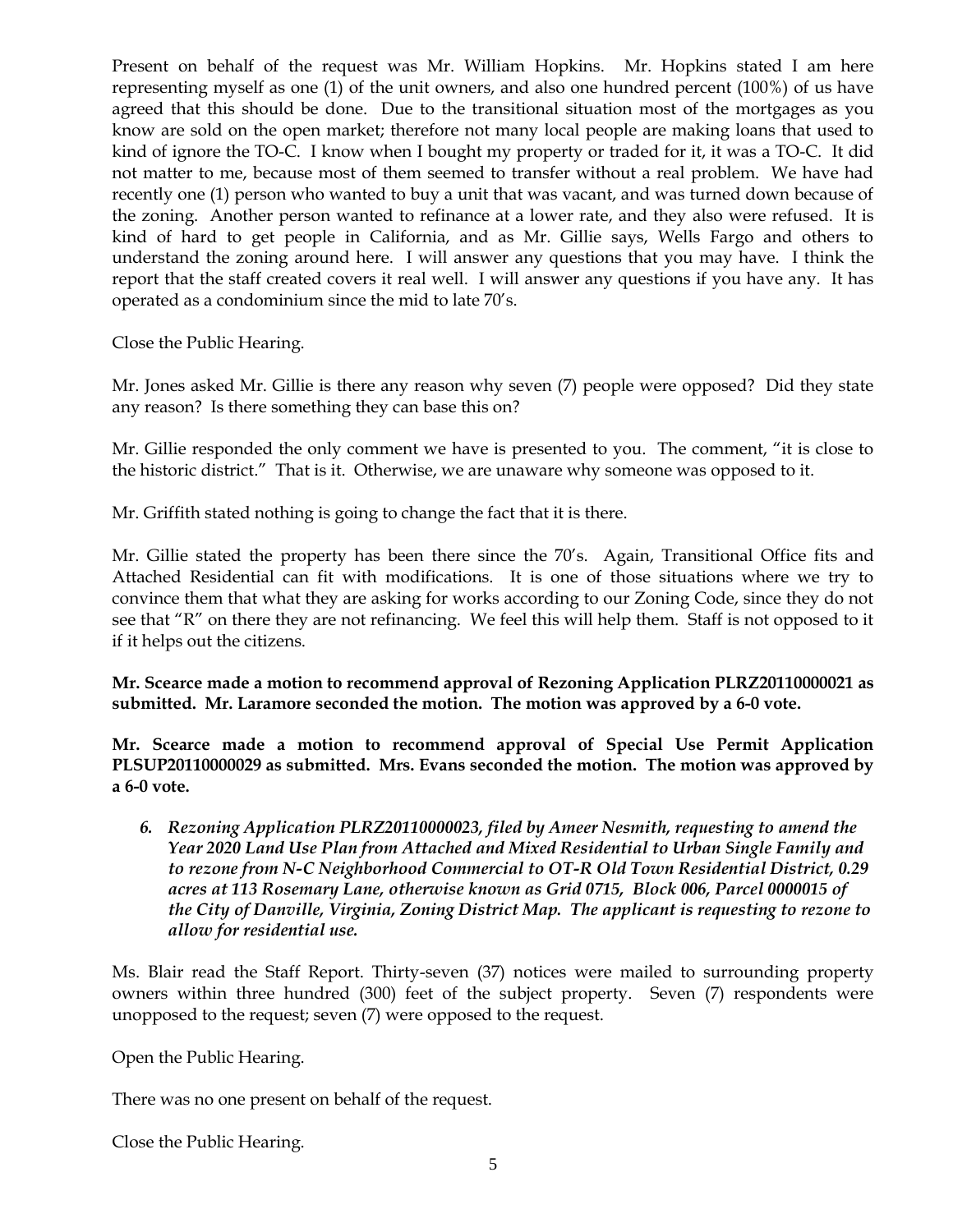Mr. Scearce asked well obviously you recommended approval, so all of the housing requirements, bathrooms, and all of that are still in place on the property.

Mr. Gillie responded yes sir.

Mr. Jennings asked what is at this location at this time, single family, or does the building accommodate this facility?

Mr. Gillie responded it was originally single family and has been converted over. It still can be used as a single family. It would be a larger dwelling, but it has all of the requirements for single family. It has a living room, multiple bedrooms, bathroom, and kitchen facility. He has tried to lease the facility out commercially unsuccessfully for quite a while. There are a couple issues with it, the lack of parking, and some other things. He found that it is just cost prohibitive to go that route, so he is asking to rezone it to the single family category and basically rent it out as a single family unit.

Mr. Griffith stated in response to the letter that was sent out to the surrounding property owners, one person said they were opposed to rezoning for residential use into multi-family. My understanding is this is to be for single family residential.

Mr. Gillie stated it is to be for single family residential.

Mr. Griffith stated that is what I thought. There was another one addressed for traffic, and they were talking about traffic in that area. It would be less traffic than what had been there in the past with a nursing home.

Mr. Gillie stated yes. Traffic would be less with a single family.

Mr. Griffith stated that is what I thought.

Mr. Jennings stated that was the question I had.

Mr. Griffith stated it appears to me that it would be less traffic now than it would have been in the past.

**Mr. Laramore made a motion to recommend approval of Rezoning Application PLRZ20110000023 as submitted. Mr. Jennings seconded the motion. The motion was approved by a 6-0 vote.** 

## **II. MINUTES**

**Mrs. Evans made a motion to approve the minutes from the January 10, 2011 meeting. Mr. Jones seconded the motion. The minutes were approved by a 6-0 vote.**

## **IV. OTHER BUSINESS**

Mr. Gillie stated City Council followed all of your recommendations except for the Code change for the internet cafés. They are waiting on the House Bills and Senate Bills to see if they are approved, which may eliminate that. They felt it was a little premature at this time to make those Code changes. We do have cases for next month, so there will be a meeting. Congratulations to all of the new officers that were elected. Sorry Mr. Scearce that is what you get for missing a meeting. Never miss the first (1st) meeting of the year.